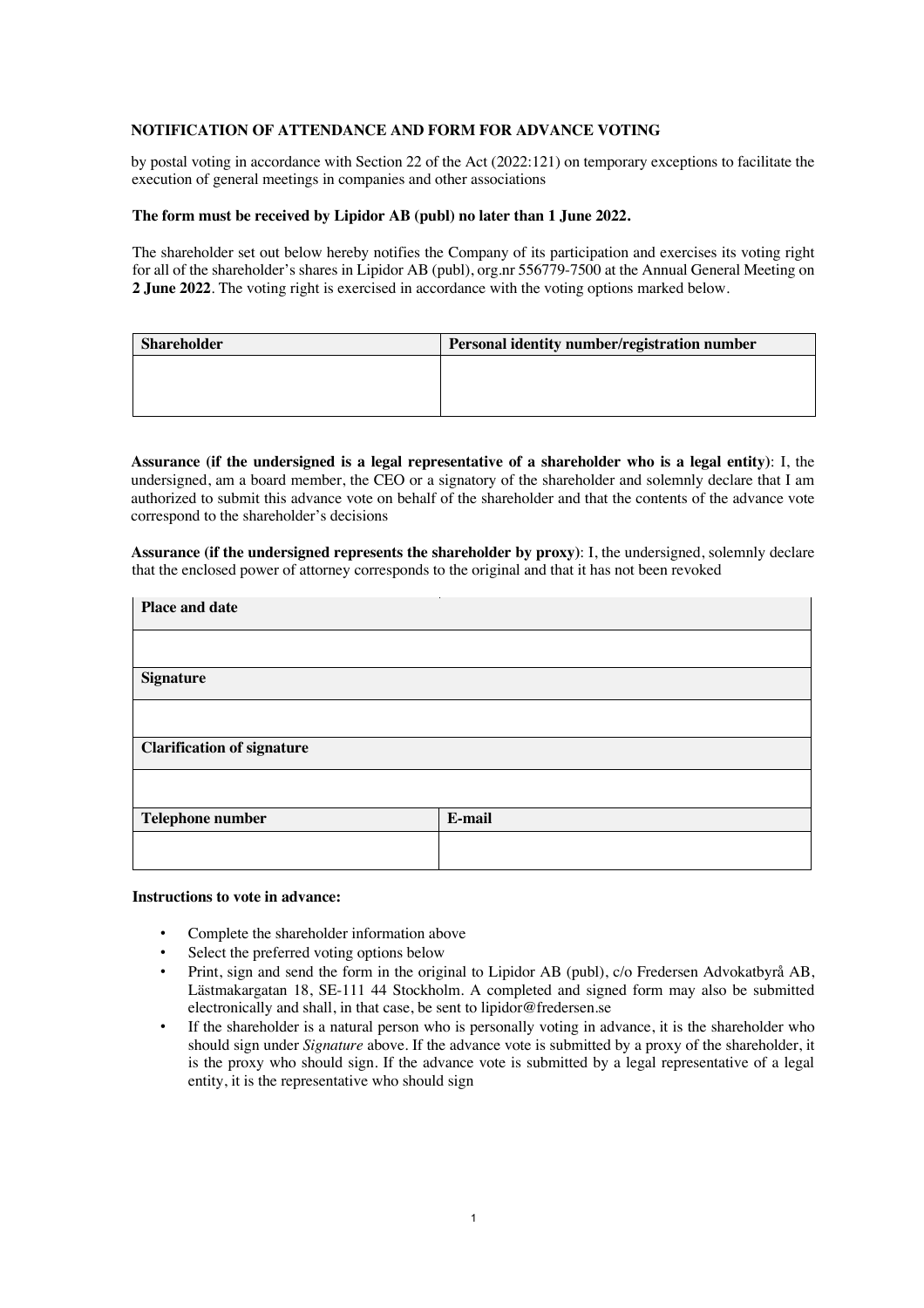- A power of attorney shall be enclosed with the form if the shareholder votes in advance by proxy. If the shareholder is a legal entity, a registration certificate or a corresponding document for the legal entity shall be enclosed with the form
- Please note that a shareholder whose shares are registered in the name of a bank or securities institute must re-register its shares in its own name to vote. Instructions regarding this are included in the notice convening the meeting

A shareholder cannot give any other instructions than selecting one of the options specified at each item in the form. If a shareholder wishes to abstain from voting in relation to a matter, kindly refrain from selecting an option. A vote (*i.e.* the advance voting in its entirety) is invalid if the shareholder has provided the form with specific instructions or conditions or if pre-printed text is amended or supplemented. One form per shareholder will be considered. If more than one form is submitted, the form with the latest date will be considered. The form latest received by the Company will be considered if two forms are dated at the same date. An incomplete or wrongfully completed form may be discarded without being considered.

The form, together with any enclosed authorization documentation, shall be received by Lipidor no later than 1 June 2022. An advance vote can be withdrawn up to and including 1 June 2022, by contacting Lipidor by email to lipidor@fredersen.se.

For complete proposals regarding the items on the agenda, kindly refer to the notice convening the meeting and the proposals on Lipidor's webpage.

For information on how your personal data is processed, see the privacy policy that is available at Euroclear's webpage

www.euroclear.com/dam/ESw/Legal/Privacy-notice-bolagsstammor-engelska.pdf.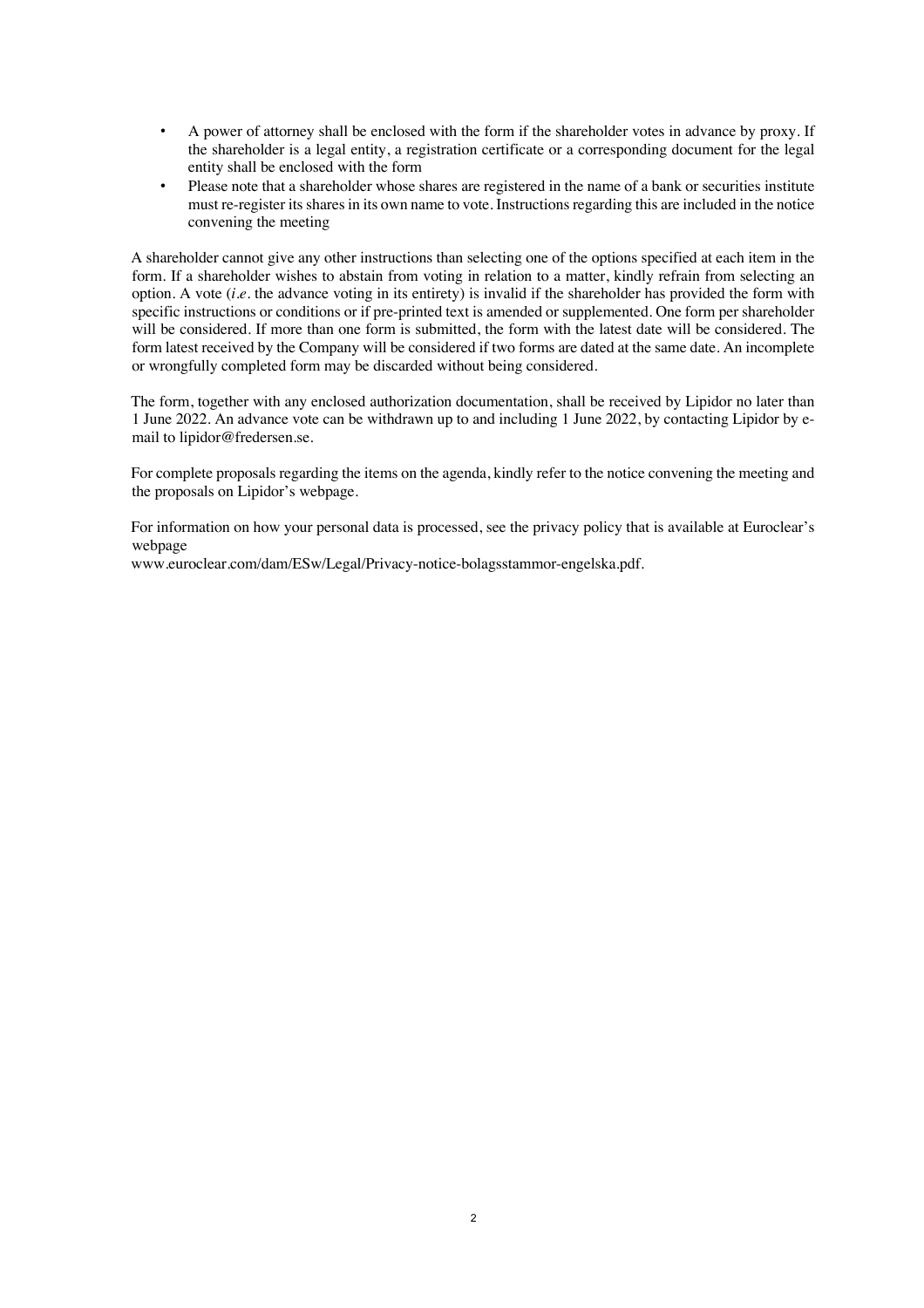## **Annual General Meeting in Lipidor AB (publ) on 2 June 2022**

The voting options below comprise the proposals included in the notice convening the Annual General Meeting and have been provided on the Company's website.

| 1. Election of chairman of the meeting (Nina Johnsson)<br>Yes $\square$ No $\square$                                                                                                               |
|----------------------------------------------------------------------------------------------------------------------------------------------------------------------------------------------------|
| 2. Preparation and approval of voting register<br>Yes $\square$ No $\square$                                                                                                                       |
| 3. Approval of the agenda<br>$Yes \Box No \Box$                                                                                                                                                    |
| 4. Election of one or two persons to attest the minutes (Fredrik Sjövall)<br>Yes $\square$ No $\square$                                                                                            |
| 5. Determination as to whether the meeting has been duly convened<br>$Yes \Box No \Box$                                                                                                            |
| 7a. Resolution on adoption of the profit and loss account and the balance sheet as well as of the<br>consolidated profit and loss account and the consolidated balance sheet<br>$Yes \Box No \Box$ |
| 7b. Resolution on allocation of the Company's loss according to the consolidated balance sheet<br>$Yes \Box No \Box$                                                                               |
| 7c. Resolution on discharge of liability for the Board members and CEO for 2021                                                                                                                    |
| 7c.1 Fredrik Sjövall (Chairman of the Board)<br>Yes $\square$ No $\square$                                                                                                                         |
| 7c.2 Denis Angioletti (Board member)<br>Yes $\square$ No $\square$                                                                                                                                 |
| 7c.3 Ola Flink (Board member)<br>$Yes \Box No \Box$                                                                                                                                                |
| 7c.4 Gunilla Lundmark (Board member)<br>Yes $\square$ No $\square$                                                                                                                                 |
| 7c.5 Otto Skolling (Board member)<br>Yes $\square$ No $\square$                                                                                                                                    |
| 7c.6 Ola Holmlund (CEO)<br>$Yes \Box No \Box$                                                                                                                                                      |
| 8. Resolution on the number of Board members and auditors<br>$Yes \Box No \Box$                                                                                                                    |
| 9. Resolution on the remuneration for the Board of Directors and auditor<br>$Yes \Box No \Box$                                                                                                     |
| <b>10. Election of Board members</b>                                                                                                                                                               |
| 10.1 Fredrik Sjövall (re-election)<br>$Yes \Box No \Box$                                                                                                                                           |